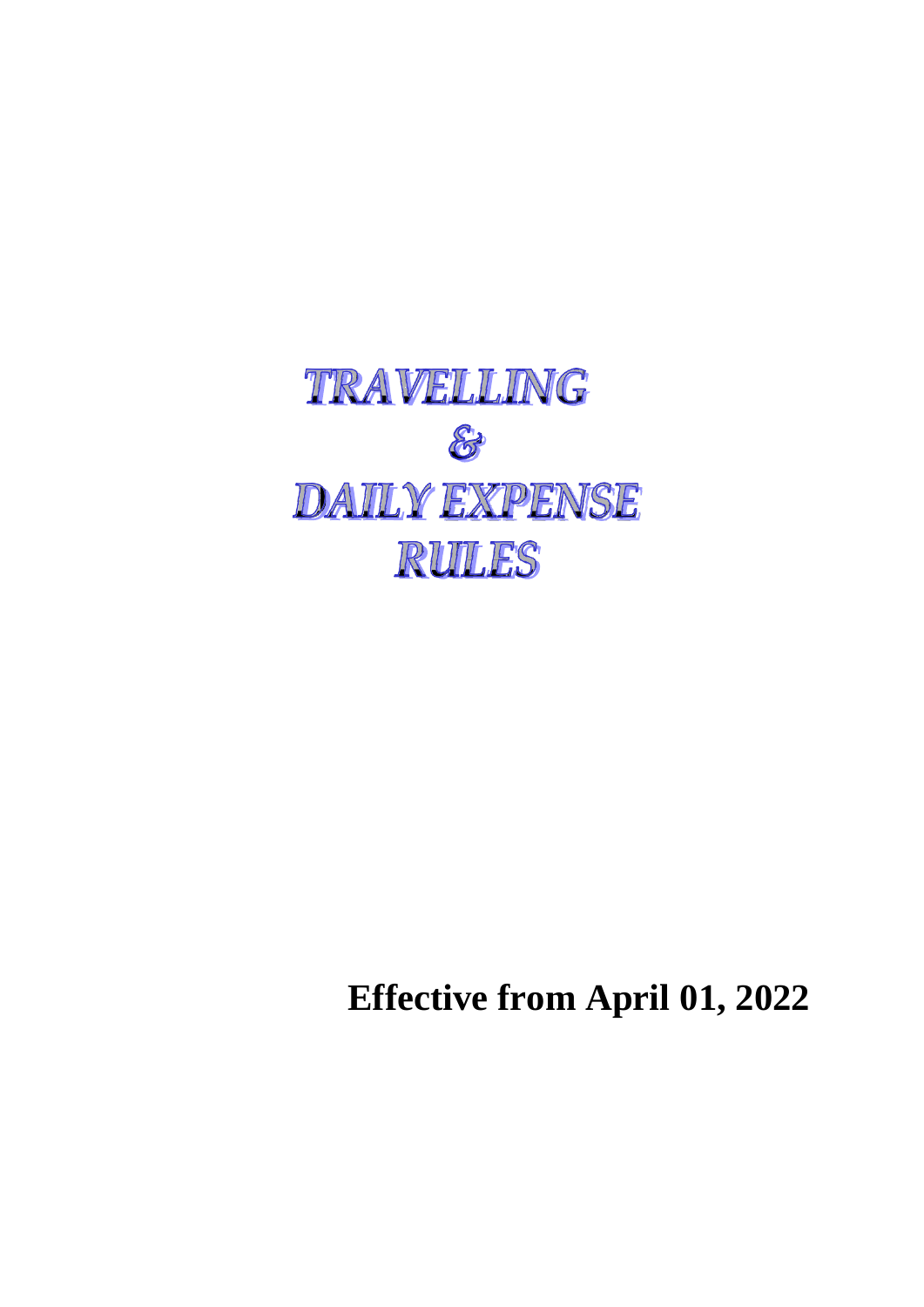# **Travelling & Daily Expense Rules**

1. Andrew Yule Travelling & Daily Expense Rules will be applicable to all Full Time Employees of the Company including Trainees (unless specified otherwise) other than the Apprentices (under the Apprentice Act 1961). This Rule will come into effect from 01.04.2022.

## **2. DEFINITION**

- 2.1 "Controlling Officer" means the Reporting Officer or Superior Officer not below the Grade of E3.
- 2.2 "Daily Expenses" means expenses intended to cover the expenses on food and other incidental charges incurred in course of Travelling.
- 2.3 "Day" means a Calendar Day beginning and ending at midnight. For the purpose of calculating Daily Expense "Day" is to be taken as a period of 24 hours from the scheduled/actual time of departure from the place of work in respect of any particular tour/transfer.
- 2.4 "Family" means an employee's spouse, children and stepchildren dependent on the employee, adopted child/children in the case of an employee who has no child and the adoption is legal and the child/children is/are residing with and wholly dependent on the employee.

In case of transfers, the family would also includeparents, unmarried brothers/sisters who are entirely dependent on and are residing with the employee.

- 2.5 "North Eastern States" mean Assam, Meghalaya, Mizoram, Nagaland, Manipur, Tripura and Arunachal/Pradesh.
- 2.6 "Pay" in addition to Basic Pay includes Special Pay, Personal Pay, Deputation and/or Duty Expense, Dearness Expense, Officiating Pay and Expenses.
- 2.7 "Transfer" means the movement of the employee from the Place of Present Posting to another station to which his/her Place of Posting has been changed or where he/she is ordered to take up the post.
- 2.8 "Travelling Expense" means an Expense the employee is entitled to in connection with traveling on the Company's work or otherwise as mentioned in this Rule.

# **3. TRAVEL ENTITLEMENTS WHILE ON TOUR, TRANSFER, LTC, ETC.**

| SI. No. | <b>Mode</b>        | <b>Category of Employee</b>          | <b>Entitlement</b>                    |
|---------|--------------------|--------------------------------------|---------------------------------------|
| 3.1.1   | By Air             | A. Chairman / Director               | <b>Business Class</b>                 |
|         |                    | <b>B.</b> E5 to E8                   | <b>Economy Class</b>                  |
|         |                    | C. For North - Eastern States, Jammu | <b>Economy Class</b>                  |
|         |                    | Kashmir & Ladakh (E1 and above)      |                                       |
| 3.1.2   | By Rail            | A. E5 and above                      | AC 1 <sup>st</sup> Class              |
|         |                    | <b>B.</b> E1 to E4                   | 1 <sup>st</sup> Class / AC II Sleeper |
|         |                    | C. GET/ MT/ TMT/ DET/ NUS            | AC III Tier/ AC chair car             |
|         |                    | D. Unionized Employee                | i. Staff: AC III Tier/ AC chair car   |
|         |                    |                                      | ii. Worker: II Class Sleeper          |
| 3.1.3   | <b>Other Modes</b> | A. CMD/ Directors                    | At Actual                             |

3.1 Travel entitlements while on tour/transfer: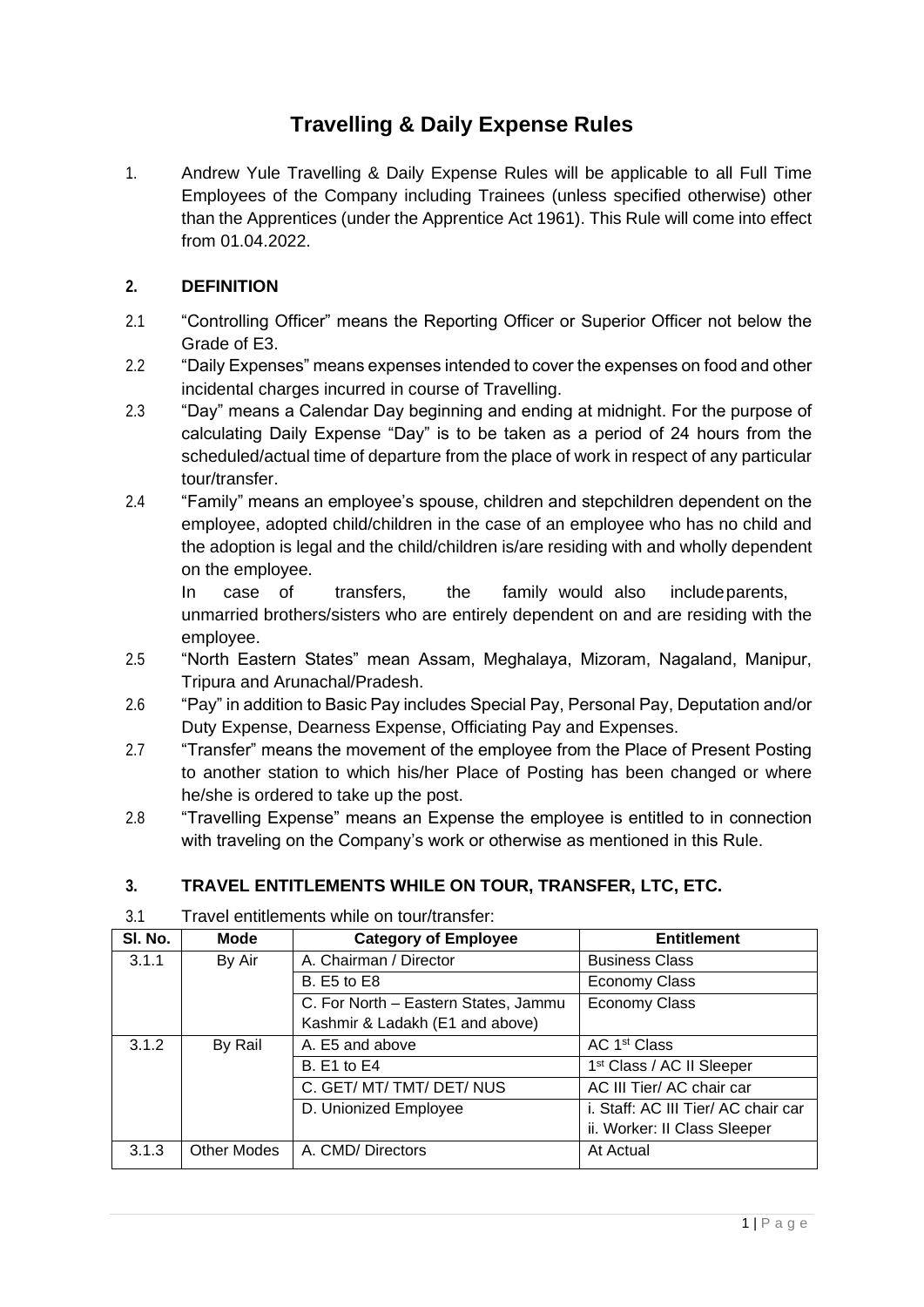| <b>B.</b> E5 to E8                                   | Actual Taxi Fare limited to AC I<br><b>Tier Class Rail Fare</b>                                                                                                                                      |
|------------------------------------------------------|------------------------------------------------------------------------------------------------------------------------------------------------------------------------------------------------------|
| C. E1 to E4                                          | Actual Taxi Fare limited to AC II<br>Tier Class Rail Fare                                                                                                                                            |
| D. GET/ MT/ TMT/ DET/ NUS                            | Actual Taxi Fare limited to AC<br>III tier Rail Fare.                                                                                                                                                |
| E. Unionized Employee as above<br>under 3.1.2        | i. Staff: Actual Bus Fare/ Auto<br>Fare/ Share Taxi Fare limited to<br>AC III Tier Rail fare.<br>ii. Worker Actual Bus Fare/ Auto<br>Fare/ Share Taxi Fare limited to<br>II Class Sleeper.           |
| F. Usage of Personal Vehicle for<br>official purpose | A) Four Wheeler- @ Rs. 12/-<br>per KM<br>B) Two Wheeler- @ Rs. 6/- per<br>KM<br>Concerned Department/<br>Unit<br>Head should approve<br>such<br>usage provided official vehicle is<br>not available. |

# 3.2 **Travel Entitlements while on LTC:**

Travel entitlement while on LTC for NUS and above will be guided by this Rule. However, all other issues related to LTC will be guided by the LTC Rules in force in the Company. The LTC of Unionized Staff will be guided by individual COD of the Unit where the employee is stationed.

# 3.3 **Travelling Conditions:**

Travelling Expenses will normally be admissible by the shortest route. However, the Head of the Unit/Division may relax this condition in exceptional circumstances.

- 3.4 Charges for reservation, cancellation and rescheduling will be reimbursed at actual. In addition, agency charges paid to empaneled travel agents will be reimbursed subject to a maximum of Rs.400/- for each journey. Wherever bed roll charges are levied additionally, the same will be reimbursed on production of actual receipt. In case of Purchase of Tatkal Ticket by empaneled Agent, an additional Service Charge at actual upto Rs.250/- would be admissible. However, this should be supported by empaneled Travel Agent's Bill.
- 3.5 Employees who travel by rail should attach the ticket and also indicate the ticket number in their TA Claims document.
- 3.6 Executives in the grade of E4 and below can travel by air while on duty, subject to sanction of controlling officer not below the Grade of E7. All other category of employees may be permitted in case of urgency to travel by Air (economy class) subject to approval by concerned functional Director.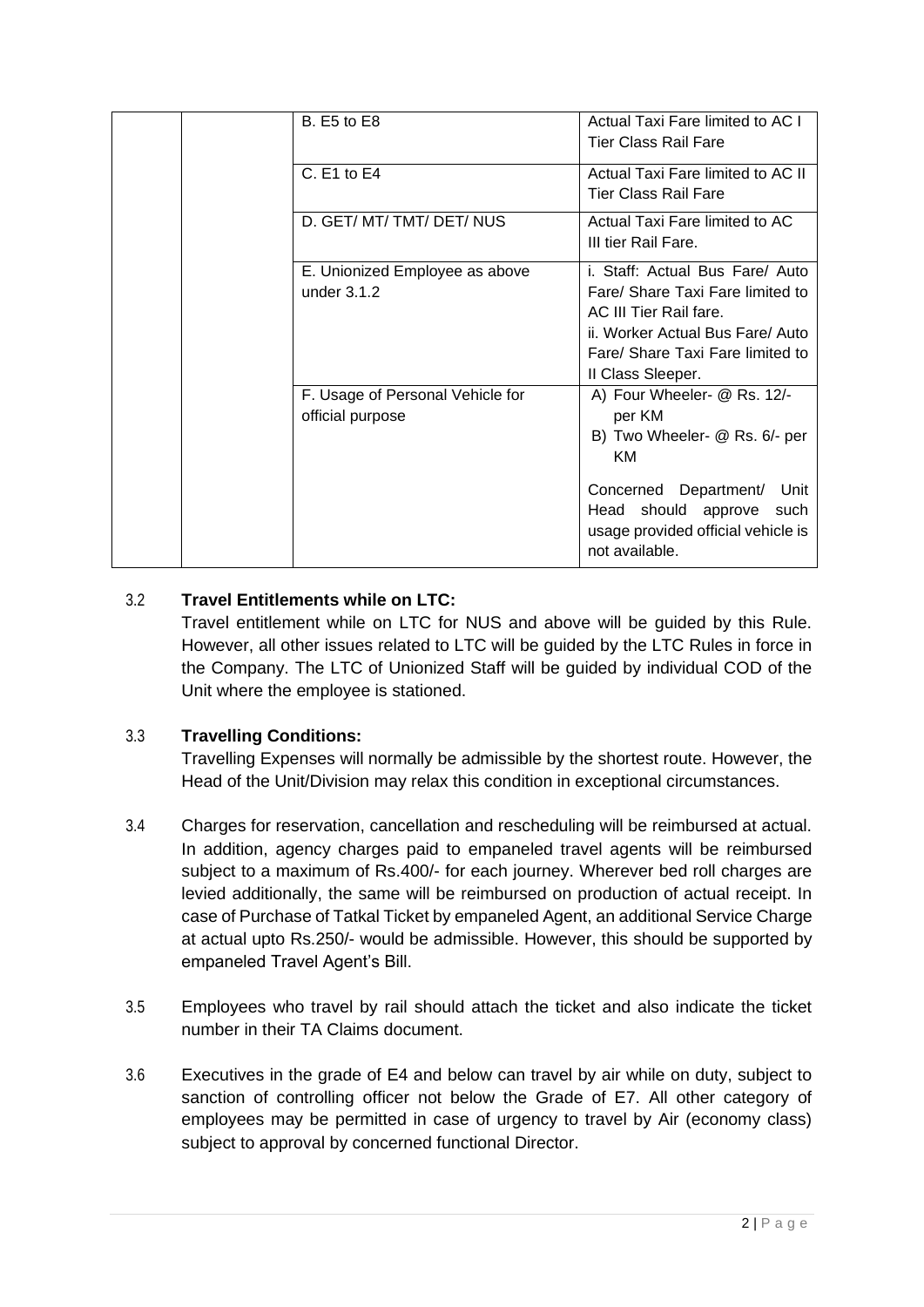- 3.7 The free/concessional tickets accruing under "Frequent Filer" and similar schemes offered by Indian Airlines/other domestic airlines and "Companion Free" schemes offered by airlines operating on International Sectors should be utilized for performance of official journeys only and a mention should be made to that effect in the claims. Employees undertaking journeys by air while on or LTC/Transfer should attach the tickets/e-tickets and boarding cards while submitting the claims. In case of the misplacement of tickets or the boarding cards, the employee should certify on the claim that actual fare charged has been claimed.
- 3.8 Employees in E0 Grade and above while on tour may be reimbursed actual taxi charges for movements between residence and Railway Station at Place of Posting and Railway Station and temporary residence at outstation.
- 3.9 Journeys by Road include journeys by steam launch or other sea bound vessels. Where journeys are performed by road between places connected by rail, the road mileage will be limited to Rail Fare as applicable. Where journeys are performed by road between places not connected by Rail, the road mileage will be limited to the notional fare by the entitled class. However, Head of Division may relax these limits in special circumstances.

| SI. | <b>Employee</b>                | Lodging Charges subject to maximum of |                  |                        |
|-----|--------------------------------|---------------------------------------|------------------|------------------------|
| No. | Category                       | (Rs. Per Day)                         |                  |                        |
|     |                                | Amhedabad /                           | Mumbai / Delhi / | <b>At other Places</b> |
|     |                                | Kolkata / Chennai                     | <b>Bangaluru</b> |                        |
|     |                                | & Hyderabad                           |                  |                        |
| 1   | $\mathbf{2}$                   | 3                                     | 4                | 5                      |
| 1.  | CMD / Directors                | At Actual                             | At Actual        | At Actual              |
| 2.  | E6 to E8                       | 6000.00                               | 7000.00          | 80% of Col (3)         |
| 3.  | $E4$ to $E5$                   | 4000.00                               | 5000.00          | 80% of Col (3)         |
| 4.  | E1 to E3                       | 3000.00                               | 4000.00          | 80% of Col (3)         |
| 5.  | NUS/<br>DET/<br>E <sub>0</sub> | 2000.00                               | 2500.00          | 80% of Col (3)         |
|     | тмт                            |                                       |                  |                        |
| 6.  | Unionized                      | 1200.00                               | 1500.00          | 80% of Col (3)         |

# **4. LODGING CHARGES FOR STAY IN HOTELS:**

- 4.1. Actual lodging charges paid by the employees for stay in the hotel will be reimbursed subject to the applicable ceilings on production of receipts/Hotel Bill.
- 4.2. The above rates of accommodation charges indicated in col (3), (4) and (5) are exclusive of service and other similar charges/taxes, which are reimbursable.
- 4.3. Following provisions may also be kept in view while hiring hotel accommodation:
	- (1) Reimbursement of Hotel Charges will normally be restricted to the tariff applicable for single occupancy only.
	- (2) In cases of short duration halts enroute their destination for catching rail/air connection, reimbursement of hotel charges will be admissible only when halt is imperative.
	- (3) Wherever Company's Guest House accommodation is available, the same shall be availed and the hotel accommodation will be hired only if the Guest House accommodation is not available.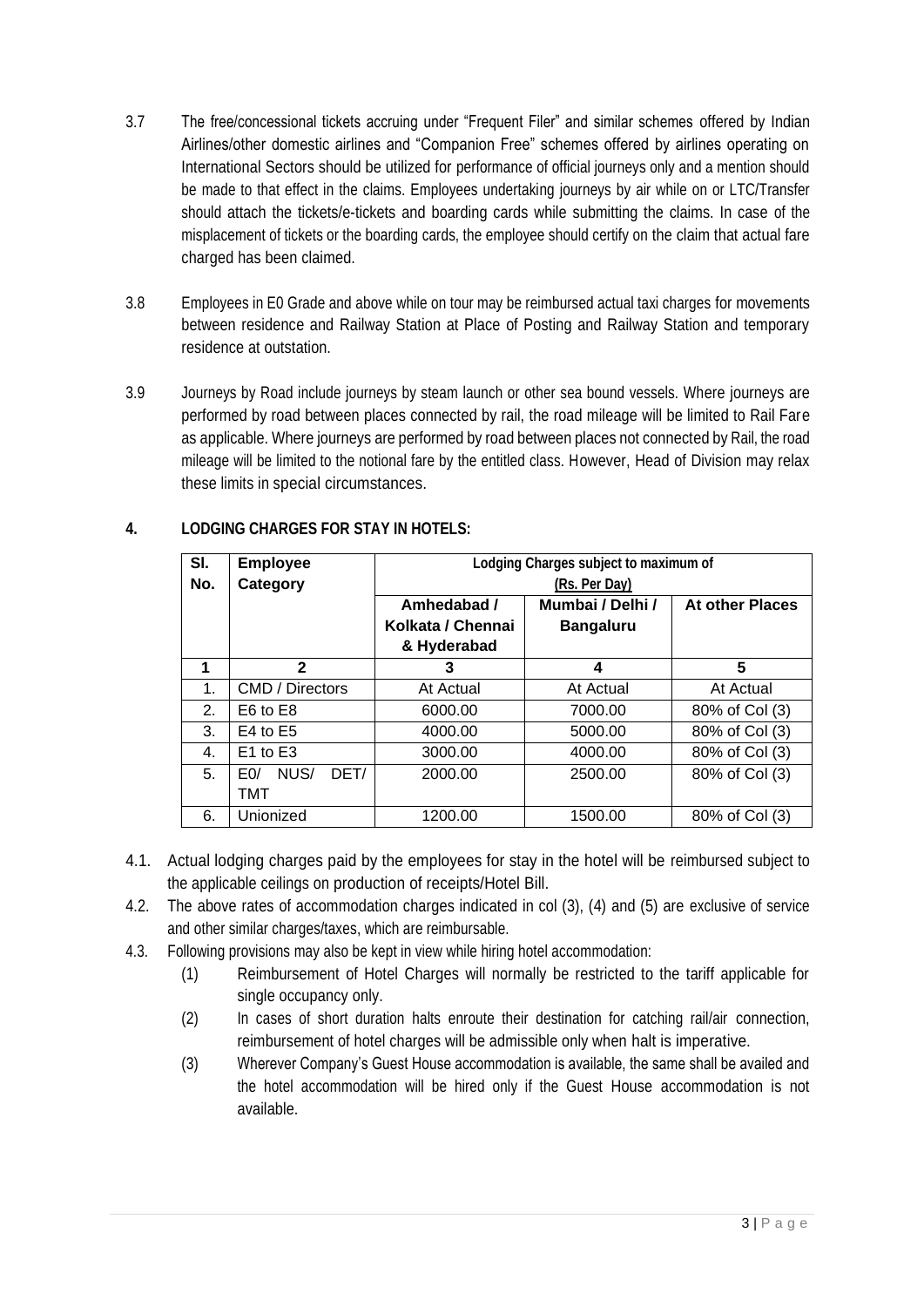## **5. LODGING IN GUEST HOUSE**

5.1. Accommodation charges are payable by the employees when they stay in the Company's Guest Houses as per the rates charged by the Guest House.

## **6. Daily Allowance (Boarding Expenses):**

- 6.1 Daily Allowance is an expense intended to cover the expenses on food and other incidental charges incurred in course of travelling.
- 6.2. Daily Allowance (DA) is to be calculated for the period of tour from Place of Posting. The scheduled arrival/departure (and actual arrival if there is a delay of more than15 minutes from the schedule) of the mode of travel used shall be reckoned for the calculation of daily allowance. In respect of journeys by road, the actual time of arrival/departure as certified by the employee would be reckoned.

|                                  | DA for Food and Incidentals while staying at<br>Transit Flats/ Guest House / Hotels |                     | Composite DA for Lodging and Incidentals for   |                     |
|----------------------------------|-------------------------------------------------------------------------------------|---------------------|------------------------------------------------|---------------------|
|                                  |                                                                                     |                     | stay other than Hotels / Guest House / Transit |                     |
|                                  |                                                                                     |                     | Flat                                           |                     |
| Grade                            | Mumbai, Delhi,                                                                      | <b>Other Places</b> | Mumbai, Delhi,                                 | <b>Other Places</b> |
|                                  | Chennai, Kolkata,                                                                   |                     | Chennai, Kolkata,                              |                     |
|                                  | Hyderabad &                                                                         |                     | Hyderabad &                                    |                     |
|                                  | Bangalore                                                                           |                     | Bangalore                                      |                     |
|                                  | (1)                                                                                 | (2)                 | (3)                                            | (4)                 |
| E6 & above                       | 1500.00                                                                             | 1200.00             | 2250.00                                        | 1800.00             |
| E4 to E5                         | 1200.00                                                                             | 1000.00             | 1800.00                                        | 1500.00             |
| E <sub>1</sub> to E <sub>3</sub> | 1000.00                                                                             | 900.00              | 1500.00                                        | 1350.00             |
| E0/ NUS/ DET/                    | 800.00                                                                              | 700.00              | 1200.00                                        | 1050.00             |
| TMT                              |                                                                                     |                     |                                                |                     |
| Unionized                        | 600.00                                                                              | 500.00              | 900.00                                         | 750.00              |

### **6.3. Rates of Daily Allowance:**

The above rate is applicable for a stay upto 30 days. Any further stay beyond 30 days/ 60 days, the rate will be 70% / 50% of the above rates respectively.

- 6.4. A daily allowance is the maximum limit and subject to submission of actual bills. However, no bills will be required for claiming Composite Daily Allowance. However, in case of composite Daily Allowance, no boarding expenses are allowed.
- 6.5. Daily allowance may be drawn for all halts on duty and holidays occurring during the period of tour.
- 6.6. For the period of Journey, DA will be paid at 50% of the above table Column (2) except for E6 & above, where in it will be at actual.
- 6.7. Daily allowance may be drawn for broken periods of a "Day" on the following scale:

| l For less than 6 hours                     |  |
|---------------------------------------------|--|
| For 6 hours and more but less than 12 hours |  |
| For 12 hours and above                      |  |

6.8. Employees who are deputed, as escorts with the wagons/trains carrying equipment/consignments from the units to other places are eligible for Daily allowance for the entire period. No daily allowance is admissible for journey performed upto 80 kms. from Place of Posting. However, in case of these journeys, actual conveyance charges as per entitlement may be reimbursement.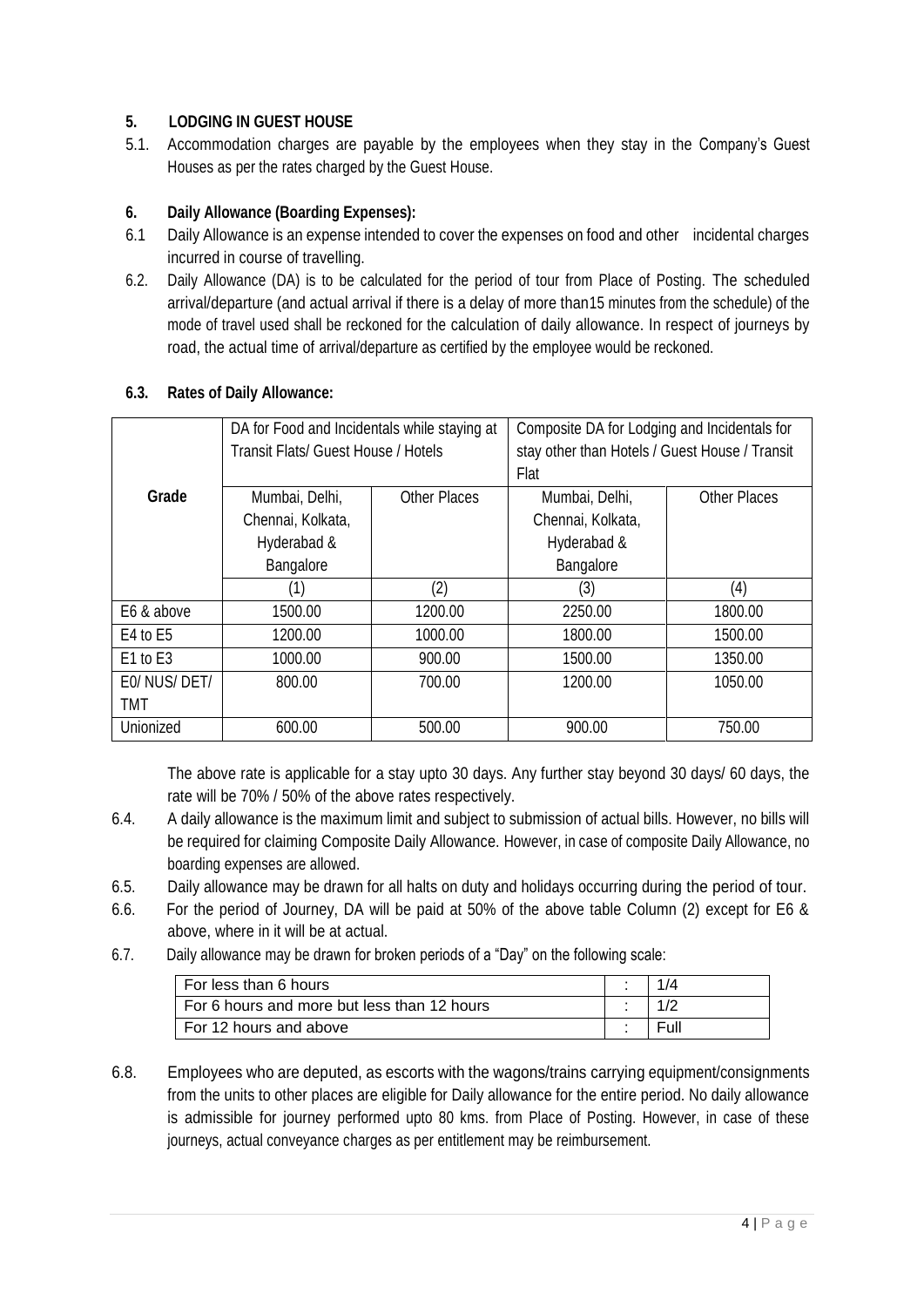### **7. Lunch/Tea Expense & Conveyance Reimbursement etc:**

7.1. Lunch/Tea Expense for journeys beyond 30 kms. and upto 80 kms. from Place of Posting will be regulated as follows:

| <b>Category of Employee</b> | <b>Entitlement</b> |                  |  |
|-----------------------------|--------------------|------------------|--|
|                             | For Tea / Snacks   | <b>For Lunch</b> |  |
|                             |                    | 3                |  |
| <b>CMD &amp; Directors</b>  | At Actual          | At Actual        |  |
| E6 to E8                    | Rs. 200.00         | Rs. 500.00       |  |
| $E4$ to $E5$                | Rs. 150.00         | Rs. 350.00       |  |
| E1 to E3                    | Rs. 100.00         | Rs. 250.00       |  |
| E0/NUS/DET/TMT              | Rs. 75.00          | Rs. 200.00       |  |
| Unionized                   | Rs. 50.00          | Rs. 150.00       |  |

- 7.2. Wherever subsidized lunch/ tea is provided, reimbursement of the cost of lunch/ tea shall be limited to such subsidized rates.
- 7.3. If any employee attends duty at a place other than the normal place of work straight from his residence and returns to residence without attending duty at normal place of work, conveyance expenditure will not be reimbursable unless distance of the place of temporary duty from his residence is more than the distance from the residence to the normal place of work. In such a case conveyance expenditure as per his entitlement may be reimbursed only for the excess distance.
- 7.4. All employees who are in receipt of conveyance Expense for using their own conveyance will normally use their conveyance for attending office on Sundays/Holidays. However, when their own conveyance is not available for valid reasons, journeys by taxi/scooter can be undertaken with the approval of the GMs.
- 7.5. An employee will normally proceed on tour from his Place of Posting only. Where due to exigency of work, the Controlling Officer requires an employee to proceed on tour from his leave station, it will be treated as compulsory recall from leave and full Daily allowance, Fare etc. will be paid from the Station where the employee was spending his leave.
- 7.6. Leave (including Casual Leave) can be allowed to employee while on tour under exceptional circumstances, by the Controlling Officer. No daily expenses or other charges would be admissible for such periods of leave. Where an employee makes a detour for his own convenience with the approval of Controlling Officer, his entitlements for the fare may be determined by the Controlling Officer subject to the conditions that in no case, such entitlement of fare will exceed the amount of fare by the shortest route between the place of posting and place of visit for official purpose.

# 7.7. **Out of Pocket Expenses**

Following Out of Pocket Expenses at the following Rates will be allowed on tour:

| <b>Category of Employee</b> | <b>Entitlement</b> |
|-----------------------------|--------------------|
| E6 and above                | : Rs. 200/-        |
| E4 to $E5$                  | : Rs. 150/-        |
| $E1$ to $E3$                | : Rs. 100/-        |
| E0/ NUS/ DET/ TMT           | : Rs. 80/-         |
| Unionized                   | : Rs. $50/-$       |

This is in addition to daily allowances as mentioned in 6.3.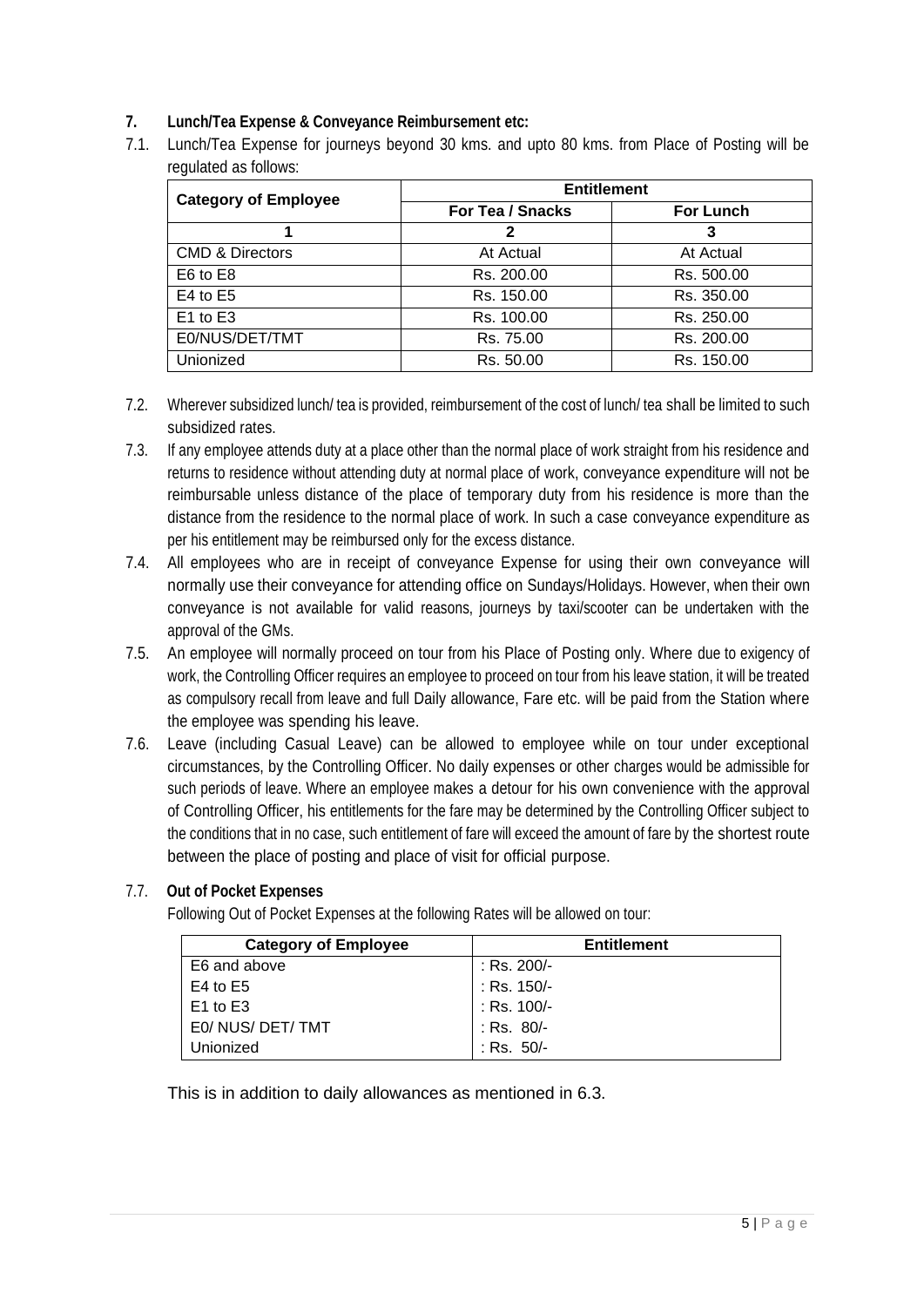### **7.8. Conveyance Charges at Outstations:**

For Local Transportation by road at outstations while on tour, conveyance charges per day will be reimbursed at actuals, subject to the ceilings:

|                             | Mumbai, Delhi, Chennai,<br>Kolkata, Hyderabad & Bangalore | <b>At other Places</b> |  |  |
|-----------------------------|-----------------------------------------------------------|------------------------|--|--|
| Normal entitlement ceiling: |                                                           |                        |  |  |
| For NUS, E0 and above       | Rs. 1200/-                                                | Rs. 1000/-             |  |  |
| <b>For Unionized Staff</b>  | Rs. 600/-                                                 | Rs. 500/-              |  |  |

Note: The entitlement ceiling may be relaxed in exceptional cases subject to the approval from the Divisional Head / Functional Director.

- 7.9. Hiring of Car for full day is allowed for Executives of E6 Grade or above. In such cases actual expenditure will be reimbursed.
- 7.10. For S1 and above the mode of transport is Taxi/Bus etc and for Unionized Employee mode of transport is Bus/Auto/Share Taxi as mentioned in 3.1.3.

### **8. Admissibility of TA for other journeys:**

- 8.1. The Rules regarding travelling and daily allowances will be applicable for all official journeys undertaken with the consent of the Controlling Officer in the following cases also.
- 8.1.1 To give evidence in a Court of Law in cases in which the Company is a party including those where the Company is not actually a party but is interested in the case. If an employee has to attend a court to depose about the facts coming to his knowledge during the discharge of his official duties, the Company will be deemed to be interested in the case.
- 8.1.2 To give evidence in a criminal case, a case before a Court martial, a civil case to which Government is a party or a departmental enquiry held by a properly constituted authority provided that the facts as to which he is to give evidence have come to his knowledge in the discharge of his public duties, the period of absence in complying with the summons of the Court in such cases will be treated as duty. The travelling Expense as admissible under the rules will be paid to the employee on the basis of a certificate of attendance given by the Court or other authority, which summons him, provided he has not accepted any payment of expenses on this account from the said Court or Authority. In cases where the Court in which the employee gives evidence is situated within a distance for which no Travelling & Daily Expenses Rule is admissible, the employee, if he is not in receipt of Permanent Travelling Expense, or any other compensation in this regard, may accept such payment of actual Travelling expenses as the Court or the Summoning authority may pay.
- 8.1.3 An employee summoned to give evidence while on leave is entitled to Travelling Expense from and to the place from where he is summoned as if he were on duty. In cases, where the services of Company's employees are requisitioned by other organizations, for temporary assignments of a short duration of a few days, the liability of TA/DA will be borne by the borrowing organization. Any deviation that may be considered necessary in view of the customer relationship or other considerations will require the specific approval of the Head of the Division. While submitting the TA claim to the Company, the employee will indicate the purpose of the journey specifically and also enclose a copy of the approval.
- 8.1.4 An employee summoned to attain departmental enquiry.
- 8.1.5 For appearing in Departmental Examination/Interview, Participation in Sports as Company's representative etc.
- 8.1.6 Employees appearing in the written test/interview for the post of Executive/Engineer Trainees/Junior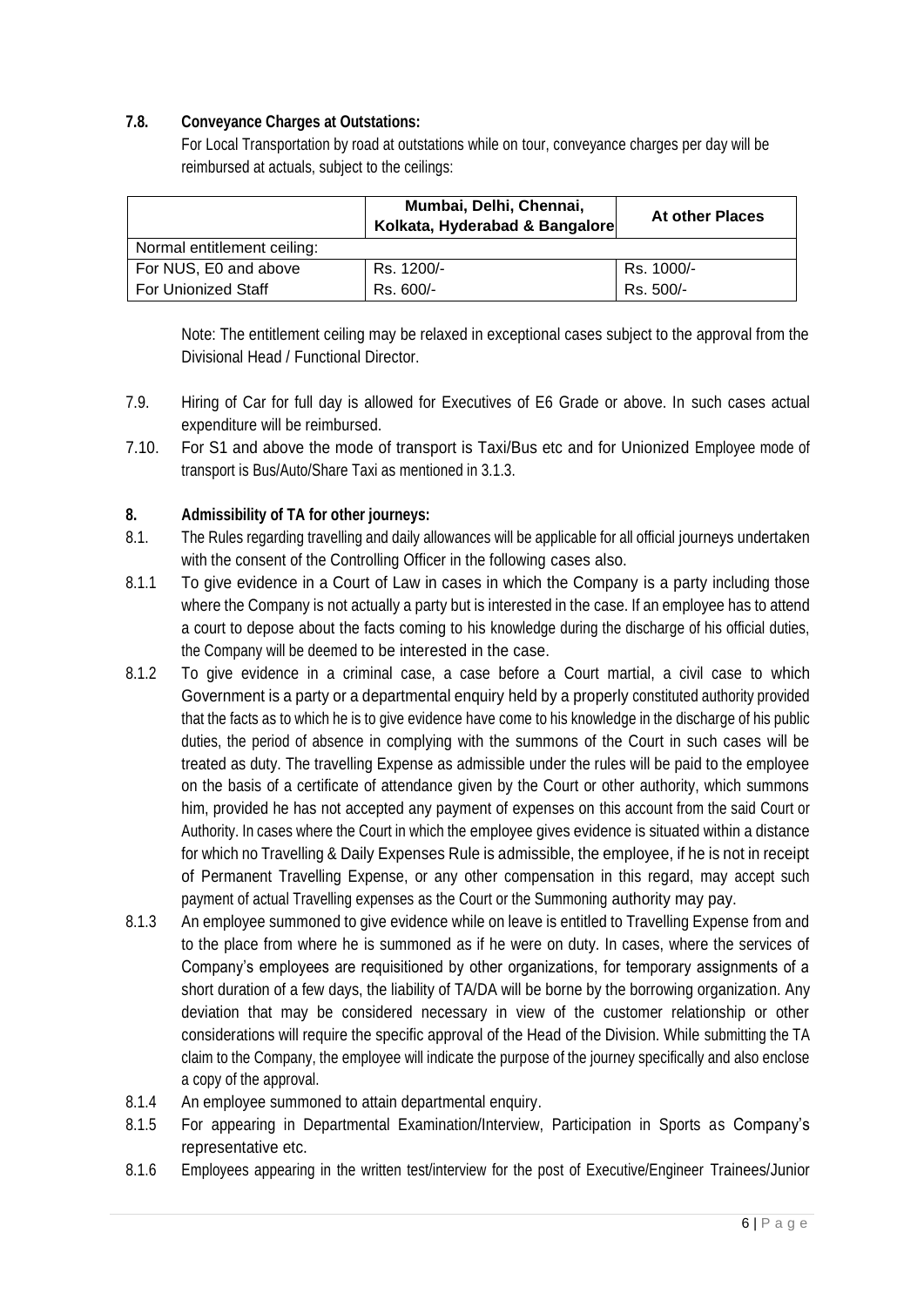Executives and other posts against open advertisement of the Company are entitled only for train fare by the entitled class from Place of Posting to the nearest examination/Interview Centre.

8.1.7 The period of absence, limited to the journey time plus day of the test/interview in such cases will be treated as 'on duty'.

### **09. Foreign Tours**

### **09.1 Consolidated Rates of Daily Expense:**

- 09.1.1 All Foreign Tours and entitlement in this regard need to be approved by CMD/Committee of Directors/Board of Directors as the case may be.
- 09.1.2 AYCL employees going on tours abroad in connection with export promotion or other business visits and for training/attending conferences are allowed foreign exchange at the rates prescribed in this regard by the Company from time to time to cover the DA and other Travelling entitlements abroad. The rate of DA in such cases is 'all inclusive' rate in accordance with the rules laid down by the Reserve Bank of India to regulate the release of foreign exchange for such trips and as such is meant to cover expenses on all items including boarding, lodging, conveyance/taxi etc.

Day for this purpose is reckoned on 24 hourly basis from the time of arrival at an outstation abroad. Full DA is admissible for the additional time if it exceeds three hours after calculating DA on 24 hourly basis.

### **10. On Transfer**

- **10.1** Transfer Benefits:
- 10.1.1 In case of transfer resulting in out station posting and dislocation of residence arising out of horizontal transfer or transfer on promotion or transfer on selection to higher post, the employee will be entitled to the following benefits:
- (a) Transfer Grant: where the place of posting is more than 100 km from present place of work, the entitlement shall be as follows:

80% of Basic Pay shall be admissible for executives in all categories and 100% of Basic pay shall be admissible for all grades of NUS as well as for all employees below NUS.

(b) Actual Fare:

Reimbursement of self and family as per entitlement on official tour.

- (c) Carriage on Transfer: As per Annexure-I.
- 10.1.2 Payment of HRA or retention of Company accommodation (including leased accommodation), as the case may be, at previous station upto a maximum period of three months from the date of relief, provided such accommodation is retained for the bonafide use of the family (wife and children only) or upto the end of the current academic session, (on the date of transfer) will be admissible if employee is actually keeping his family (spouse and children) there for the purpose of education of children. In addition, suitable free bachelor accommodation at the new station of posting may be provided subject to availability. In such cases (where the Company accommodation/ HRA) is admissible with reference to the previous station of posting and bachelor accommodation is also provided at the new station), no daily allowance will be admissible for the duration of employee's visit to the previous place of posting, nor HRA at the new place of posting will be admissible.

The employee's intention to avail of the facility of retention of the Company/Company leased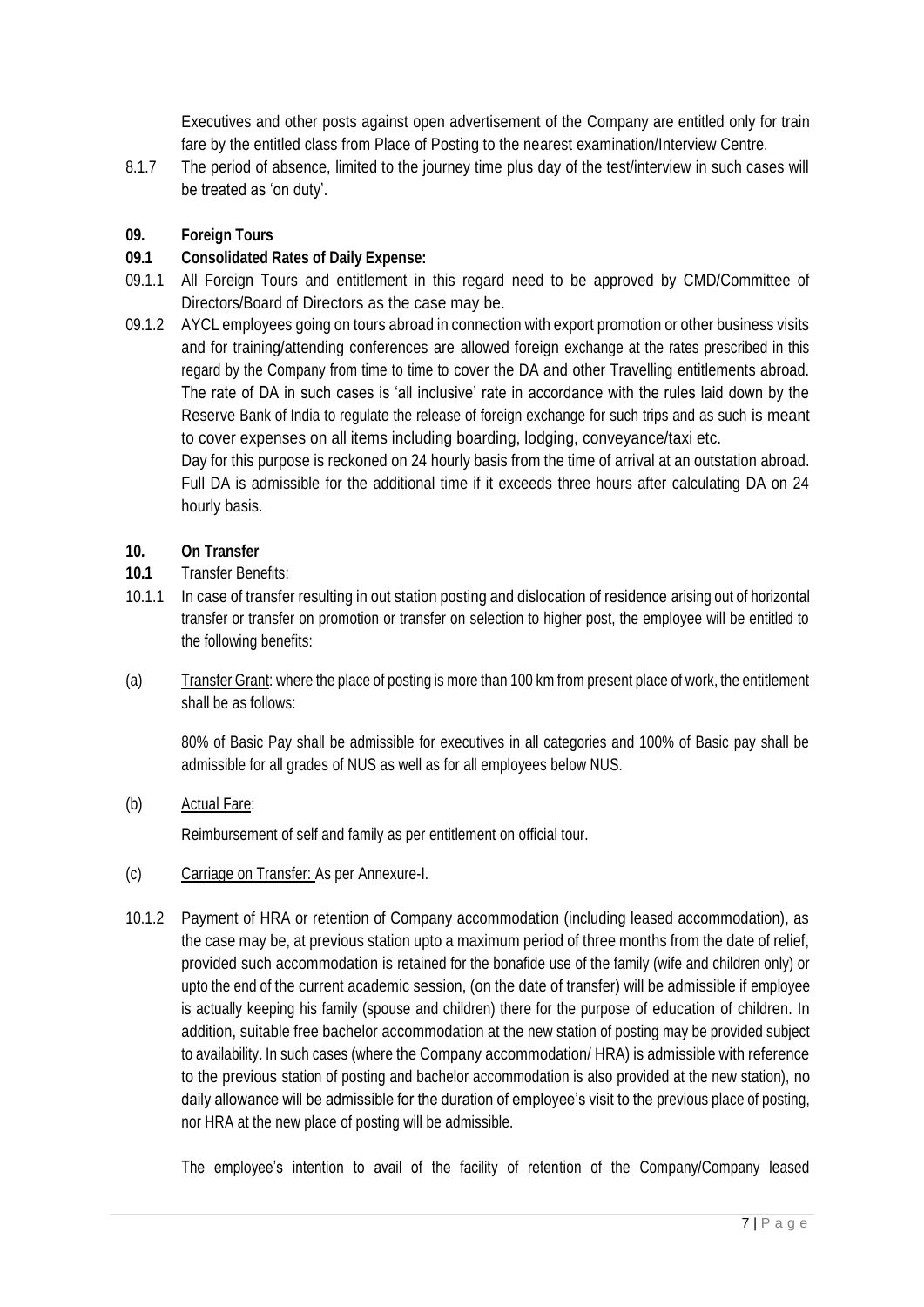accommodation will be communicated by him in writing at the time of transfer.

- 10.2.1 The family of an employee transferred to another station will continue to be entitled for medical attendance and treatment at the previous station of posting of the employee in the following cases:
	- (a) If the employee is unable to take his family to the new station for reasons such as want of suitable accommodation, children's education etc. and for that reason he has been permitted to retain Company accommodation at the old station.
	- (b) Where the family is shifted permanently to the employees' home town and a declaration is given to this effect by the employee concerned.
	- (c) The family continues to stay in the place where the employee was posted prior to his transfer to another Division/site.
- 10.3.1 The employee is entitled to carry forward the leave to his credit, if any, at the time of transfer.
- 10.3.2 Service already rendered by the employee in the Company at the time of transfer is counted for purposes of gratuity, provident fund etc.
- 10.3.3 The provision of Rule 10.3.1 to 10.3.2 above, are not applicable to employees deputed to out stations on long duration assignments in connection with erection and commissioning work etc. who are governed by the Travelling & Daily Expenses Rules of the Company in this regard. These are also not applicable to deputationists from Government Departments and other Organizations when they are repatriated to their parent Organizations.
- 10.3.4 Notwithstanding anything contained in this chapter, transfers which are at employees' own request will be subject to the following terms and conditions:
	- (a) Transfer Grant and Transfer Advance will not be paid.
	- (b) All other transfer benefits will, however, be applicable.
- 10.3.5 Persons appointed as Trainees or Apprentices against open advertisement will be governed by the Rules on their entitlements as notified from time to time. Transfer benefits, as above, will *also* be applicable to them as per the lowest pay point in Grade E1*.*

### **10.4 Joining Time on Transfers:**

Joining time, as under, is admissible whether the employees are transferred while on duty at their earlier place of posting or on leave.

### **10.4.1 Journey Time**

| <b>Mode of Journey</b>                          | <b>Journey Time</b>                                                        |  |
|-------------------------------------------------|----------------------------------------------------------------------------|--|
|                                                 |                                                                            |  |
| Rail                                            | 1 day for each 800 Kms or part thereof subject to a<br>minimum of one day. |  |
| Road (when travel by train is not<br>customary) | 1 day for each 300 Kms or part thereof subject to a<br>minimum of one day. |  |
| Air                                             | Actual time subject to a minimum of one day.                               |  |

In exceptional cases, joining time as normally admissible may be extended by Head of the Division depending upon the merit of each case.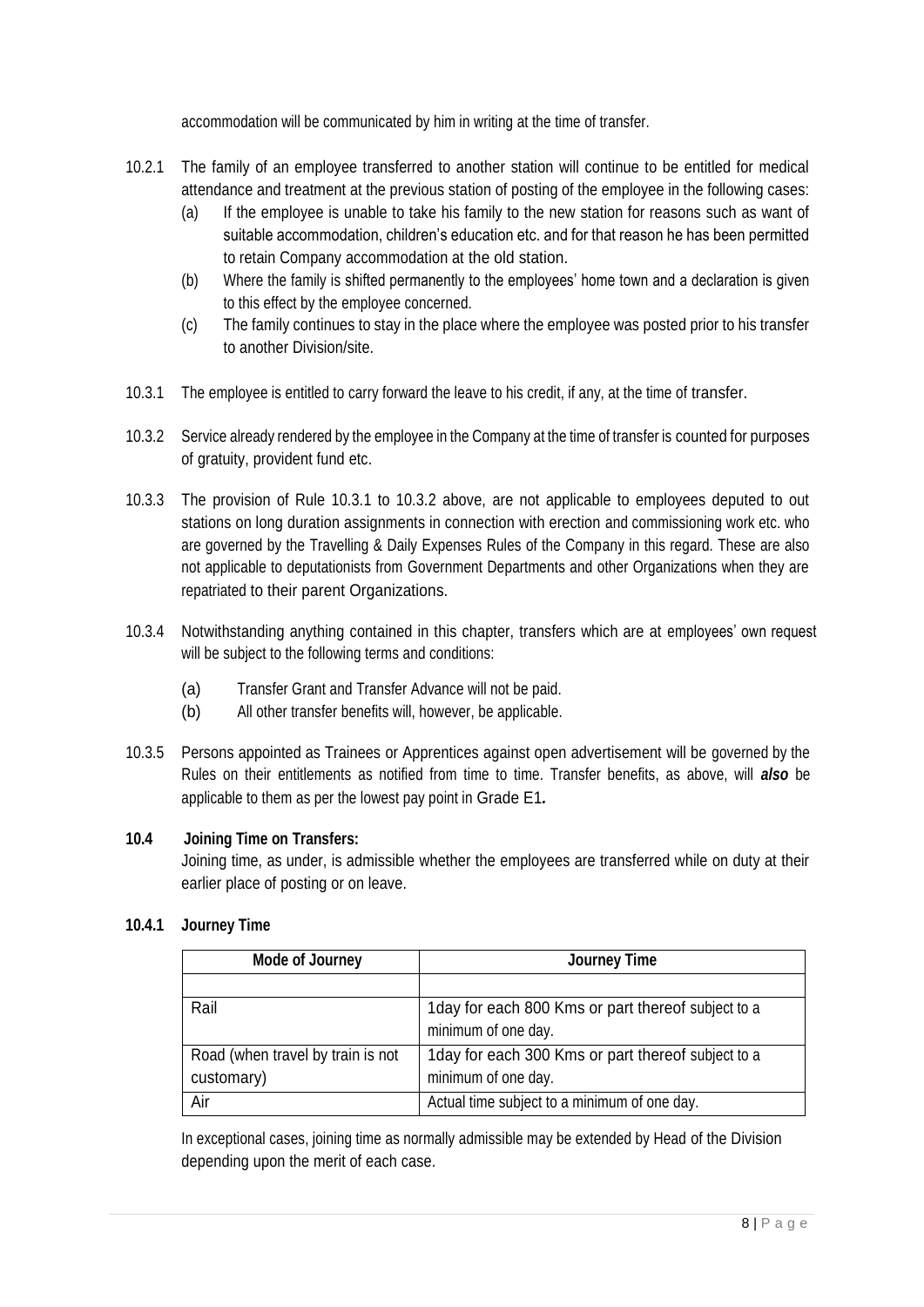No joining time is admissible in the case of local transfers whether these are Inter-Unit or Intra-Unit.

### **10.4.2 Preparation Time**

In addition to the joining time, all transferees are entitled to 3 days preparation time including Sundays and other holidays.

#### **10.4.3 Admissibility of Pay during Joining Time**

During joining time, an employee is entitled to draw such pay and allowances as he would have drawn if he had continued in his old post or pay and allowances which he will draw on assuming charge of the new post, whichever is less.

#### **10.4.4 Journey by Rail:**

Employees and members of their families shall be entitled to travel by the same class of accommodation as applicable in case of tour and will be entitled to the following:

| For Employees                                                                   | 1 Rail Fare      |
|---------------------------------------------------------------------------------|------------------|
| For Husband/Wife dependent parents each                                         | 1 Rail Fare      |
| For each dependent child, brother, sister of 12 years and<br>above              | 1 Rail Fare      |
| For each dependent child / brother / sister below 12 years but<br>above 5 years | 1 Half Rail Fare |

#### **11. Entitlement of TA for joining duty on fresh Appointment:**

**11.1** Air/rail fare and baggage Expense as admissible under this rule according to the grade and pay offered in AYCL will be paid to Executives of E2 and above only.

### **11.2 Other Employees**

They will be paid train fare for self and members of their family as per the entitled class governing the grade and pay offered in AYCL. Provided that, where a fresh appointee who has availed himself of the benefit of these provisions, resigns within one year of his joining duty in AYCL, he will be liable to refund the amount paid to him by way of TA, baggage Expense, fare etc.

#### **12. Entitlement for training/refresher courses at outstations**

#### **12.1 Classification of Courses:**

Training/refresher courses are classified into the following categories depending upon whether:

- a) Training Fee includes cost of boarding and lodging
- b) Training Fee does not include cost of boarding or lodging but accommodation is provided at nominal rates
- c) Training Fee includes lodging charges or lodging is provided free of cost
- d) Employees make their own arrangements for lodging and boarding

#### **12.2 Entitlement for courses upto 90 days:**

The entitlement for DA etc. will be as under:

- a) In the cases falling under 12.1(a) above, the employees will be paid DA at 25% of rate specified under Col. 3 or 4 under Rule 6.3 of these Rules, as the case may be.
- b) In the cases of 12.1(b) above, DA will be paid at 60% of the rate specified under Col. 3 or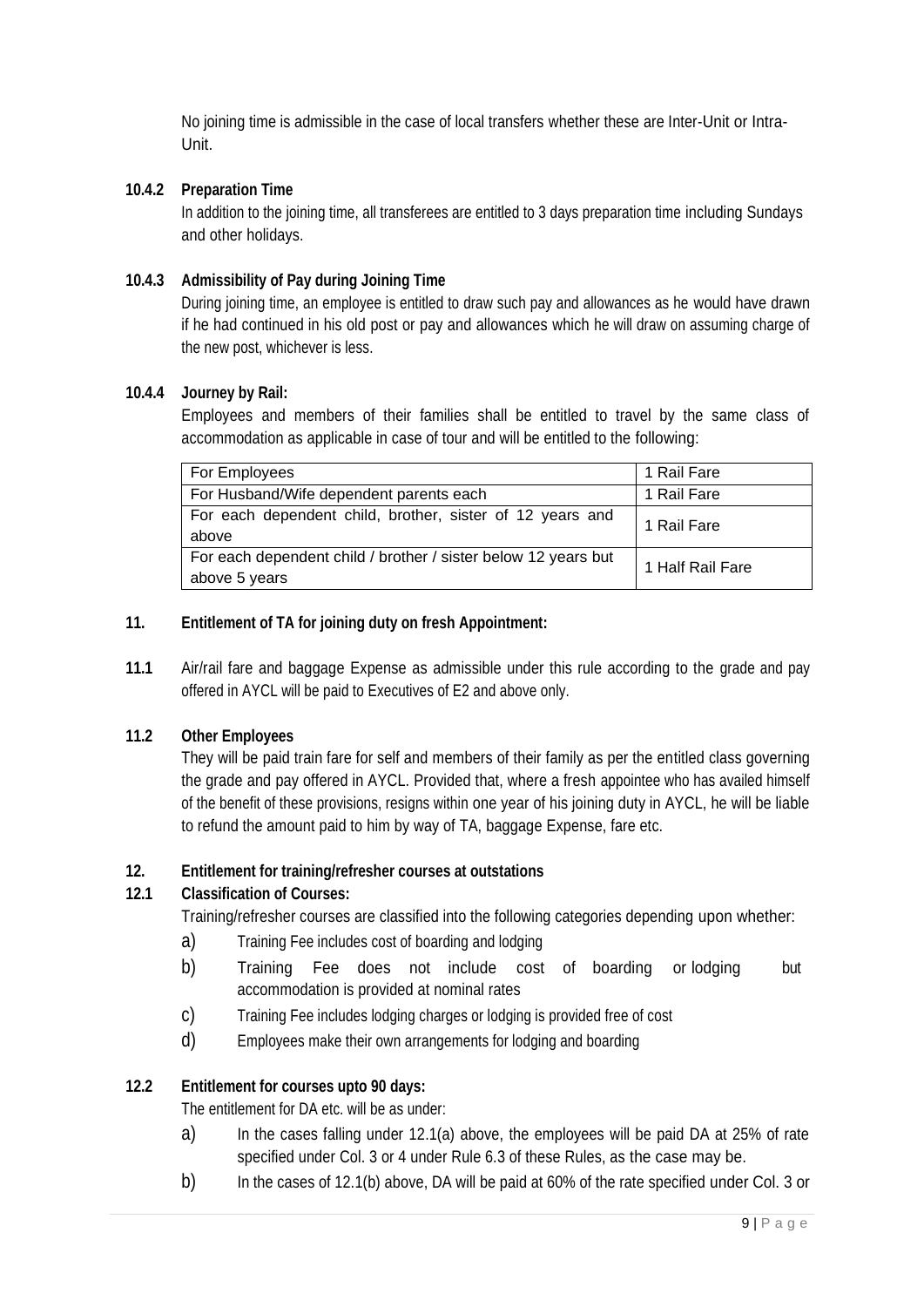4 under rule 6.3 of these rules, as the case may be. In addition, reimbursement for accommodation at actual will be made.

- c) In the cases of 12.1(c) above, DA will be paid at 50% of the rate specified under Col.4 under rules 6.3 of these rules, as the case may be.
- d) In the cases of 12.1 (d) above, Composite DA as admissible under TA Rules will be paid, as the case may be.

NOTE: The employees participating in the local residential programmes where the boarding and lodging is compulsory and is provided free will also be entitled to DA as per rates indicated in Clause (a) above.

#### **12.3 Entitlement for courses above 90 days duration:**

In cases where the training/refresher course is for a period of more than 90 days, the entitlement will be governed as per Rule 12.2 above for the first 90 days. As regards the period beyond 90 days except in the cases covered by Rule 12.1 (a) DA will be paid at half the rates referred to in Rule12.2 above. However, in respect of cases covered under 12.1 (a) and in cases of reimbursement for accommodation the provisions of Rule 12.2 will continue to be applicable even for the period beyond 90 days.

NOTE: The above provisions will not apply to employees sponsored for courses/training programmes, which lead to acquiring of additional qualifications.